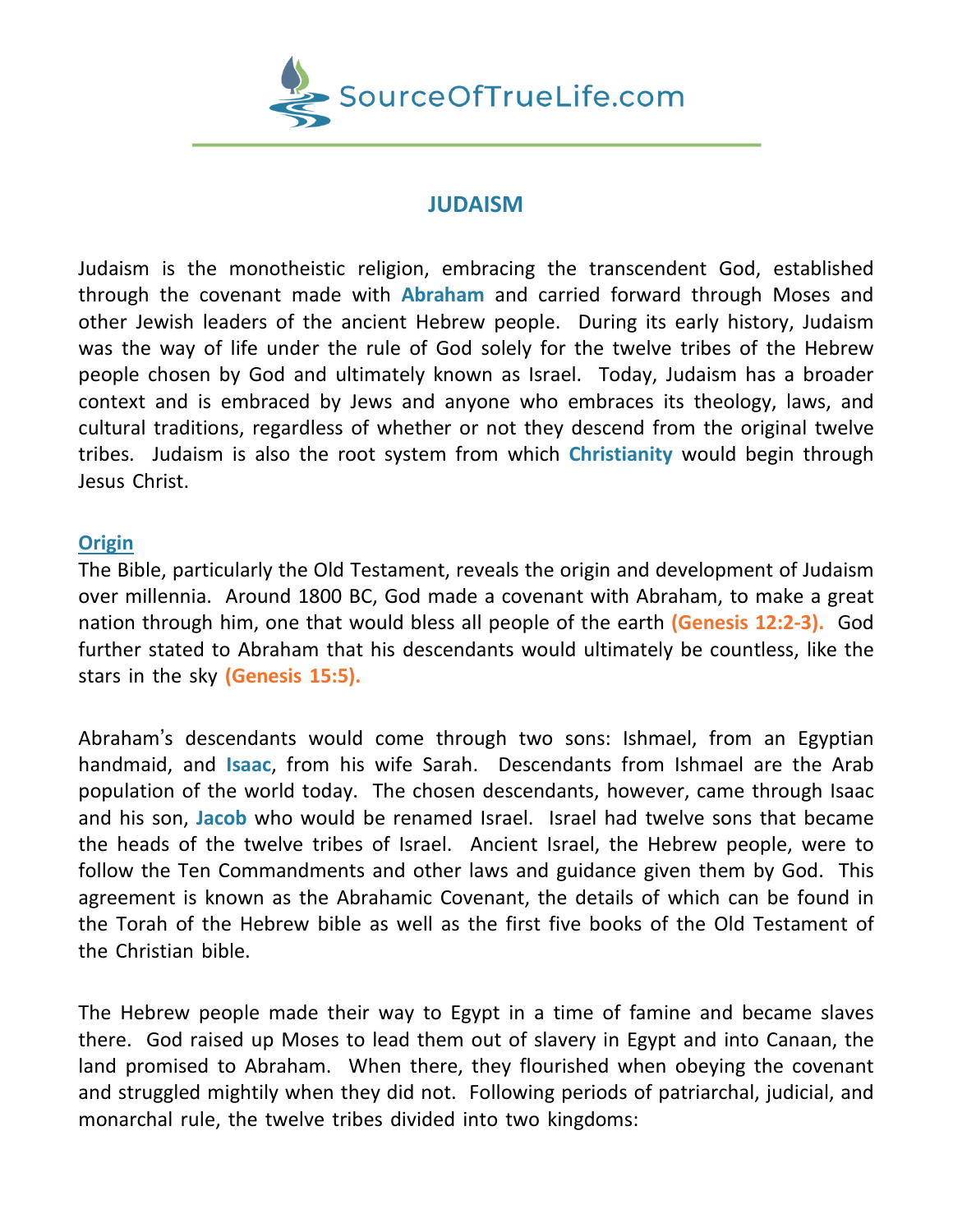**Northern Kingdom** (10 tribes) Rueben Gad Simeon Asher Levi Issachar Dan Zebulun Naphtali Joseph

**Southern Kingdom** (two tribes) Judah Benjamin

Continued disobedience to their covenant resulted in the obliteration of the Northern Kingdom by the Assyrian Empire in 722 BC. Those ten tribes were lost to history. The two Southern Kingdom tribes, as well as some of the survivors from the Northern Kingdom, were exiled when conquered in 589 BC by the Babylonian Empire.

Several generations later, the Jews would return to the promised land, rebuild it, and embrace reforms in their relationship with God under the leadership of Ezra and Nehemiah. This renewed faithfulness is recognized by some scholars as the starting point of true Judaism. Their faithfulness, however, would erode as some Jews married outside of the Hebrew family and worshipped pagan gods, leading to centuries of turmoil and struggle. God prompted the prophets of Israel to warn Israel of judgment, which they did repeatedly. The prophets also began sharing the message of a coming Messiah who would rule over them and enlarge their nation. Before any of that would come to pass, Palestine would come under Greek influence and ultimately the Roman Empire that exerted strong influence over Judaism and its leaders. A message of increasing doom and crisis was signaled by the Hebrew prophets.

Jesus Christ, recognized by Christianity as the Messiah that was proclaimed by the Hebrew prophets, was born, ministered, died on a cross, was resurrected, and finally ascended to heaven from which He will return some day. The Jewish leaders and Hebrew people, however, rejected Jesus as the Messiah. The doom proclaimed by the prophets many years earlier came in the form of God's judgment upon the Jewish people in 70 AD when the Roman Empire utterly destroyed Jerusalem and slaughtered over a million people. It should be noted that many Christians recognize the events of 70 AD as the end of the Jewish Age and the beginning of the Church Age.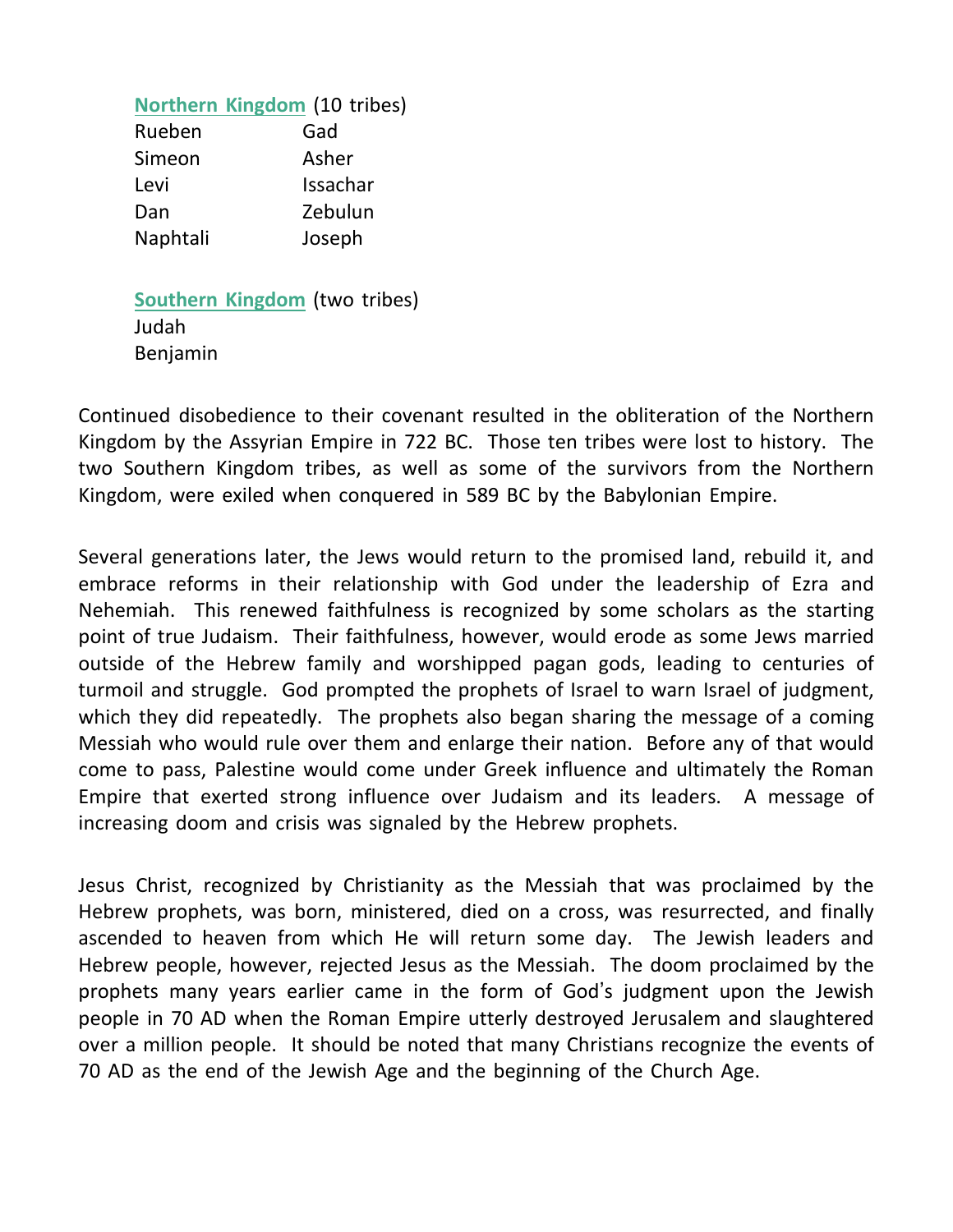Jews who managed to survive the calamity of 70 AD dispersed into various areas of the known world at the time, taking Judaism with them. Jews would not return in numbers to Palestine for almost 2,000 years, their culture surviving time and a Holocaust. In 1948, Great Britain opened the door for Jewish return with the Balfour Declaration.

Despite their long and dramatic history, most Jews believe there has never been a real break in the continuity of Judaism. Various Jewish groups – Orthodox, Conservative and Reform, still claim direct spiritual descent from ancient Pharisees and other rabbinic leaders. Though core beliefs have changed little, the practices of Judaism have changed significantly to the present. The original twelve tribes no longer exist. Followers of Judaism reside both in the nation of Israel as well as throughout the world. The priesthood and the sacrifice of animals, initially done in the ancient tabernacle and later in multiple versions of the temple in Jerusalem before 70 AD, no longer exist.

## **Main Beliefs**

The primary belief of Judaism is monotheism, i.e., there is only one true God.

*13 Articles of Faith* of Judaism were developed by the medieval rabbi, Maimonides. Though considered core beliefs by many Jews, especially within the Orthodox community, not all Jews agree on or are guided by these beliefs . . .

- In the existence of God, the Creator.
- In God's absolute and unparalleled unity.
- That God is incorporeal. God will not be affected by any physical occurrences,
	- such as movement, or rest, or dwelling.
- That God is eternal.
- That it is imperative to worship God and no false gods; all prayer should be directed only to God.
- That God communicates with man through prophecy and that this prophecy is true.
- In the primacy of the prophecy of Moses our teacher.
- In the divine origin of the Torah, both the Written and the Oral (*Talmud*).
- In the immutability of the Torah.
- In God's omniscience and providence, that God knows the thoughts and deeds of man.
- In divine reward and retribution.
- In the arrival of the Messiah and the messianic era.
- In the resurrection of the dead.